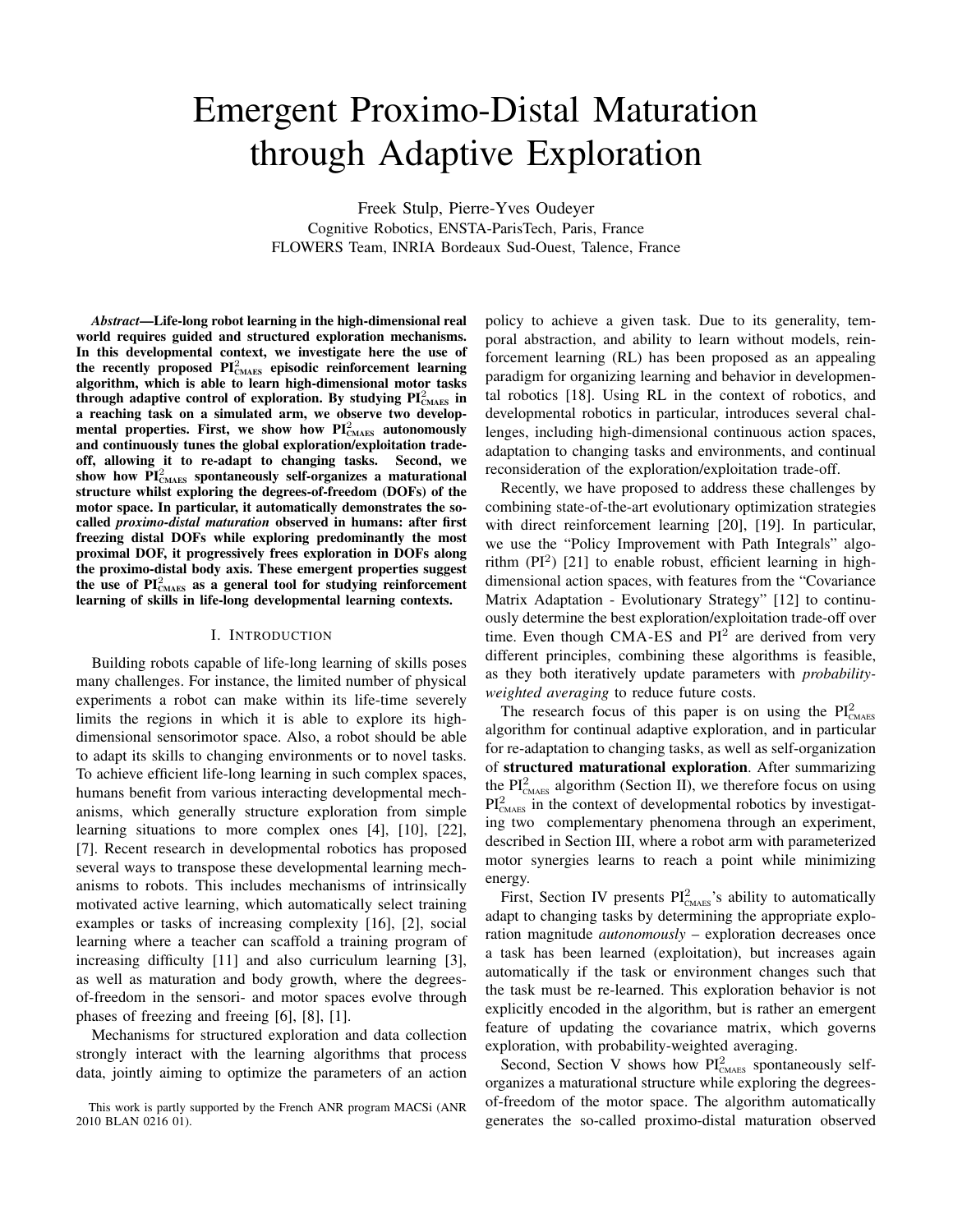when infants learn to reach [5], [13]: after a short phase of uniform body babbling, it begins by freezing distal DOFs/joints while predominantly exploring with the most proximal joints, and then progressively frees exploration in joints along an ordered structure following the proximo-distal axis.

# II. PI<sup>2</sup><sub>cmaes</sub> Algorithm

The  $PI_{\text{CMAES}}^2$ , or "Policy Improvement with Path Integrals and Covariance Matrix Adaptation – Evolutionary Strategy", was recently proposed in [20]. It is a combination of the  $PI<sup>2</sup>$  direct reinforcement learning algorithm [21] with the evolutionary optimization strategy CMA-ES. For a discussion of the similarities and differences between these algorithms, and their relation to  $PI_{\text{CMAES}}^2$ , we refer to [20]; in this section briefly describe the resulting algorithms.

The goal of  $PI_{\text{CMAES}}^2$  is to optimize a set of policy parameters  $\theta$  with respect to a cost function  $R(\tau) = \phi_{t_N} + \int_{t_i}^{t_N} r_t$ , where  $\tau$  is a trajectory that starts at time  $t_0$  in state  $\mathbf{x}_{t_0}$  and ends at  $t_N$ .  $\phi_{t_N}$  is the terminal reward at  $t_N$ , and  $r_t$  is the immediate reward at time t. For example,  $\phi_{t_N}$  may penalize the distance to a goal at the *end* of a movement, and  $r_t$  may penalize the acceleration at each time step *during* a movement. To optimize  $R(\tau)$ , PI<sup>2</sup><sub>CMAES</sub> uses an iterative approach of exploring and updating in policy parameter space, as listed in Algorithm 1, which we now describe in more detail.

# *A. Exploration*

 $\text{PI}^2_{\text{CMAES}}$  first takes K samples  $\theta_{k=1...K}$  from a Gaussian distribution (line 9). The vector  $\theta$  represents the parameters of a policy, which for instance controls the sequence of desired joint angle of an arm, or desired  $x$ -coordinate of an endeffector. Executing the policy with parameters  $\theta_k$  yields a trajectory  $\tau$  with N time steps (line 10). An entire trajectory is referred to as  $\tau$ , whereas  $\tau_i$  refers to the subtrajectory of  $\tau$ , starting at  $t_i$ , and ending at  $t_N$ . In this nomenclature,  $\tau$ is therefore just a convenient abbreviation for  $\tau_0$ . From now on, indices i and j refer to time steps, and  $k$  and  $l$  refer to trials. A *trial* or *roll-out* is the full trajectory resulting from executing the policy with parameters  $\theta_k$ . The K executions within one iteration of  $PI_{\text{CMAES}}^2$  are called an *epoch*.

# *B. Parameter Update for Each Time Step: Probabilityweighted Averaging*

After exploration, a new parameter vector  $\theta^{new}$  is computed, which is expected to lead to a lower trajectory cost than the current  $\theta$ . This parameter update is done in two phases: 1) compute different parameters  $\theta_i^{\text{new}}$  for each of the N time steps  $i$ , using probability-weighted averaging; 2) compile the N updates  $\theta_i^{\text{new}}$  into one vector  $\theta^{\text{new}}$ , using temporal averaging.

Although exploration is performed in the space of  $\theta$ , costs are incurred by actually executing the policy, and are thus defined in terms of the trajectory  $\tau$  that results from this execution. PI<sup>2</sup><sub>CMAES</sub> optimizes the parameters  $\theta$  not only for the entire trajectory, but also for all subtrajectories  $\tau_{i=1...N}$  of  $\tau$ . The cost of a subtrajectory  $\tau_i$  is computed as the sum over

the costs throughout the rest of the trajectory starting at time step *i*:  $S(\tau_i) = \phi t_N + \sum_i^N r_{t_i}$ . This is known as the *costto-go*, because it represents the accumulated 'cost to go' from  $i$  to the end of the trajectory. The underlying principle (the Bellman principle) is that a subtrajectory  $\tau_i$  starting at  $t_i$  can only be optimal if the subtrajectory  $\tau_{i+1}$  is optimal too.

The probability of each trajectory in the epoch  $P(\tau_{i,k})$  is then computed by exponentiating the cost-to-go  $S(\tau_{i,k})$  of that trajectory at each time step (line 18). For illustration purposes, this transformation from cost to probability is depicted in Fig. 1. Here, we see the  $K = 10$  samples in a two-dimensional  $\theta$  space. The mapping from cost to probability is visualized in the lower-left graph. High-cost samples are assigned a low probability, and low-cost samples a high probability. This mapping follows directly from the  $PI<sup>2</sup>$  derivation, and may be interpreted as preferring trajectories with lower cost to occur with a higher probability. The parameter  $h$  determines the exact shape of the mapping from cost to probability, where higher values of  $h$  lead to a more greedy search, that places more emphasis on low-cost samples.

The two core steps in  $PI_{\text{CMAES}}^2$  (line 21 and line 22) are then to update the mean and covariance matrix of the sampling distribution by using *probability-weighted averaging*:  $\theta^{\text{new}} = \sum P_k \theta_k$ . Since low-cost samples have a higher probability, this means they will contribute more to the update. The resulting update is visualized in Fig. 1. As we see, the distribution mean  $\theta$  is now closer to the minimum, and the covariance matrix is also 'pointing' more towards to the minimum. Using probability-weighted averaging avoids having to estimate a gradient, which can be difficult for noisy and discontinuous cost functions.



Fig. 1. Visualization of a parameter update at one time step  $i$ . The upper right graph shows the 2D parameter space, with the current Gaussian distribution (dashed black), and  $K = 10$  random samples taken from it. The lower left graph shows the mapping from cost to probability. The green circles represent the probability for each sample. The new distribution  $\theta_i^{\text{new}}, \Sigma^{\text{new}}$  for time step  $i$  (purple ellipse) is acquired through probability-weighted averaging.

#### *C. Parameter Update: Temporal Averaging*

In line 21, a different parameter update  $\theta_i^{\text{new}}$  is computed for each time step  $i$ . If the trajectory has 500 time steps, we therefore perform probability-weighted averaging 500 times.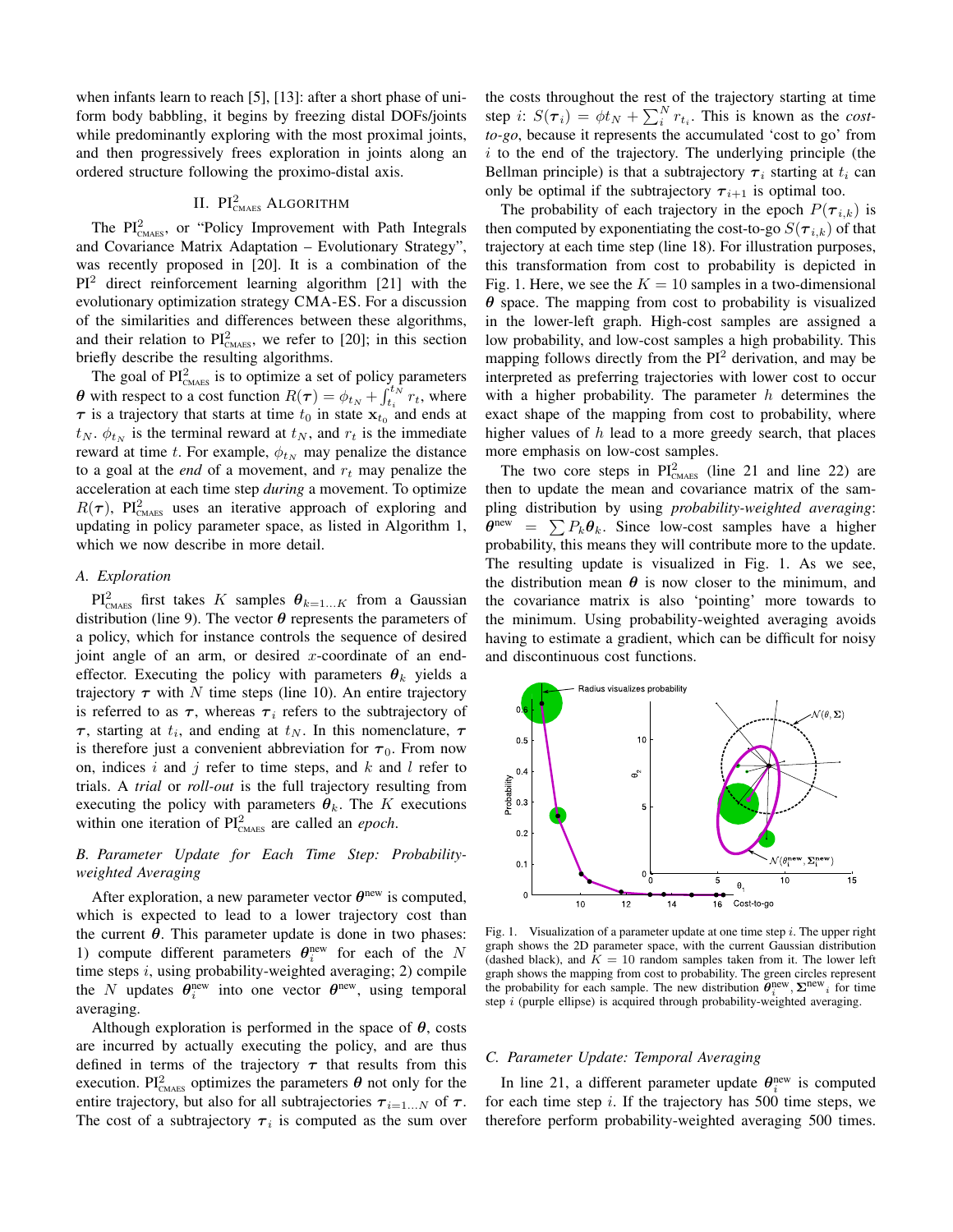To acquire a single new parameter vector  $\theta^{new}$ , the final step is therefore to average over all time steps (line  $27$ )<sup>1</sup>. This average is weighted such that earlier parameter updates in the trajectory contribute more than later updates, i.e. the weight at time step i is  $T_i = (N-1)/\sum_{j=1}^{N} (N-1)$ . The intuition is that earlier updates affect a larger time horizon and have more influence on the trajectory cost [21].

input :  $\theta$ ;<br> $J(\tau)$ ;<br> $^{i}$  *initial parameter vector*  $J(\tau)$ ; *cost function* 2  $\lambda_{init}, \lambda_{min}, \lambda_{max}$ ; *exploration level (initial,min,max)*<br>3  $K$ : *number of roll-outs per update* number of roll-outs per update 4 h ; *eliteness parameter*

5  $\Sigma = \lambda_{init}$ **I** 6 while *true* do



**Algorithm 1:** The  $PI_{\text{CMAES}}^2$  algorithm.

### *D. Covariance Matrix Updating: Evolution Paths*

Line 23 uses the function 'evolutionpaths' to further update the covariance matrix. This function is very specific to the CMA-ES algorithm, and uses so-called evolution paths to make a more robust update of the covariance matrix  $\Sigma_i$ . Since this is not part of the core algorithm, we refer to equations (14)-(17) in Hansen et al. [12] or equations (20)-(23) in Stulp et al. [20] for the implementation of evolution paths.

#### *E. Covariance Matrix Updating: Lower Bounds*

In PI<sub>CMAES</sub>, the initial  $\Sigma$  is set to  $\Sigma = \lambda^{\text{init}} I_B$ , where B is the dimensionality of the policy parameter vector  $\theta$ , which corresponds to the number of basis functions (cf. Section III). In PI<sup>2</sup><sub>CMAES</sub>,  $\Sigma$  is then subsequently adapted over time. A common problem with covariance matrix adaptation is premature convergence, and *"[i]n the practical application, a minimal variance [. . . ] should be ensured"* [12]. This problem is illustrated in Fig. 2, where the solid 'slim'  $\Sigma$  is the result of probability weighted averaging.



Fig. 2. Enforcing a lower bound on the eigenvalues of  $\Sigma$ , to avoid exploration degeneracy along one of the axes (line 24 in Alg. 1).

To avoid such degeneracy of  $\Sigma$ , we compute its eigenvalues, place a lower bound of  $\lambda^{\min}$  on the eigenvalues, and reconstruct the bounded covariance matrix from the eigenvectors and the bounded eigenvalues. The bounded  $\Sigma$  is also depicted in Fig. 2. This procedure is implemented in the 'boundcovar' function in line 24 in Alg. 1. In our experience, covariance matrix bounding is essential, as the algorithm always prematurely converges without it.

For robotics applications, we also recommend putting an upper bound  $\lambda^{\max}$  on the eigenvalues of  $\Sigma$ , as too much exploration might lead to dangerous behavior on the robot, e.g. reaching joint limits, too high accelerations.

From now on, we will refer to the exploration magnitude of a 1-D policy as the largest eigenvalue  $\lambda$  of the covariance matrix  $\Sigma$ . Note that the initial covariance matrix  $\Sigma = \lambda^{\text{init}} I_B$ has a 'largest' eigenvalue (they are all the same) of  $\lambda^{\text{init}}$ . We use  $\Lambda$  to denote the exploration magnitude of an  $M$ -D policy; it is the sum over the exploration magnitudes of the individual dimensions:  $\Lambda = \sum_{m=1}^{M} \lambda_m$ .

# *F. Multi-dimensional policies*

Algorithm 1 is applied to the parameters of a 1-D policy. Optimizing the parameters of an  $M$ -dimensional policy, e.g. 7-D for the 7 joints of an arm, or 3-D for the end-effector position, is done by running the algorithm in parallel for each of the dimensions of the policy, with the same costs but different parameter vectors  $\theta_{m=1...M}$  and covariance matrices  $\Sigma_{m=1...M}$ 

After having presented the  $PI_{\text{CMAES}}^2$  algorithm, we now demonstrate its relevance to developmental robotics. We first showing how  $PI_{\text{CMAES}}^2$  is able to adapt to changing tasks, which enables life-long learning (Section IV). Then, we show how  $PI_{\text{CMAES}}^2$  automatically freezes and frees joints in an arm,

<sup>&</sup>lt;sup>1</sup>Temporal averaging over covariance matrices is possible, because 1) every positive-semidefinite (PSD) matrix is a covariance matrix and vice versa 2) a weighted averaging over PSD matrices yields a PSD matrix [9].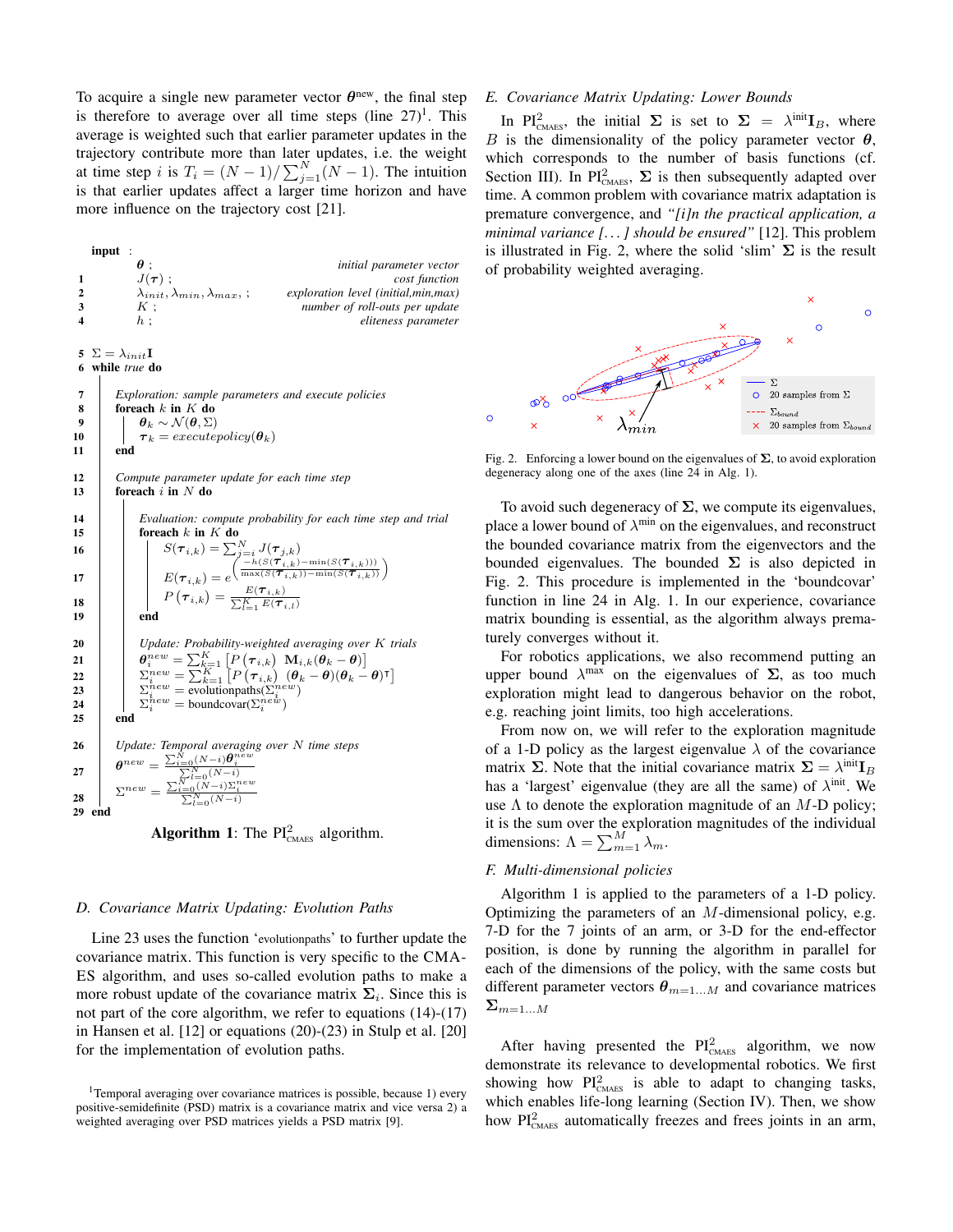thereby sequentially freeing joints in a proximo-distal order (Section V). Before doing so, we introduce the evaluation task in the next section.

## III. EVALUATION TASK

The evaluation task in this paper consists of a kinematically simulated arm with  $M = 10$  degrees of freedom. The length of each arm segment is 0.6 times the length of the previous segment, and the total length of the arm is 1. The arm should learn to reach for a specific goal [0.0 0.5] with minimal joint angles (expressing a 'comfort' factor), and whilst minimizing acceleration at each time step. Initially, all joint angles are 0, as depicted in Fig. 3, and have a null speed.



Fig. 3. Visualization of the reaching motion (after learning) for 'goal 1' and 'goal 2'

*a) Cost function:* The terminal costs of this task are expressed in (1), where  $||\mathbf{x}_{t_N} - g||$  represented the distance between the 2-D Cartesian coordinates of the end-effector  $(\mathbf{x}_{t_N})$  and the goal  $g_1 = [0.0 \ 0.5]$  or  $g_2 = [0.0 \ 0.25]$  at the end of the movement at  $t_N$ . The terminal cost also penalizes the joint with the largest angle at  $max(\mathbf{q}_{t_N})$ , expressing a comfort effect, with maximum comfort being the initial position. The immediate costs at each time step  $r_t$  in (2) penalize joint accelerations. The weighting term  $(M + 1 - m)$  penalizes DOFs closer to the origin, the underlying motivation being that wrist movements are less costly than shoulder movements for humans, cf.  $[21]^2$ .

$$
\phi_{t_N} = 10^4 ||\mathbf{x}_{t_N} - g||^2 + \max(\mathbf{q}_{t_N})
$$
 Terminal cost (1)  

$$
10^{-5} \sum_{m=1}^{M} (M + 1 - m)(\ddot{q}_{t,m})^2
$$

$$
r_{t} = 10^{-5} \frac{\sum_{m=1}^{M} (M + 1 - m)(\ddot{q}_{t,m})^{2}}{\sum_{m=1}^{M} (M + 1 - m)}
$$
 Immediate cost (2)

*b) Policy representation:* The acceleration  $\ddot{q}_{m,t}$  of the  $m<sup>th</sup>$  joint at time t is determined as a linear combination of basis functions, where the parameter vector  $\theta_m$  represents the weighting of joint m.

$$
\ddot{q}_{m,t} = \mathbf{g}_t^\mathsf{T} \boldsymbol{\theta}_m \qquad \qquad \text{Acc. of joint } m \qquad (3)
$$

$$
\left[\mathbf{g}_t\right]_b = \frac{\Psi_b(t)}{\sum_{b=1}^B \Psi_b(t)} \qquad \qquad \text{Basis functions} \qquad (4)
$$

$$
\Psi_b(t) = \exp\left(-(t - c_b)^2 / w^2\right)
$$
 Kernel (5)

 $2$ This cost term was taken from [21]. In the context of this paper, it cannot be the reason for the proximo-distal maturation we shall see in Section V. Rather than favoring a proximo-distal maturation, this cost term works *against* it, as proximal joints are penalized *more* for the accelerations that arise due to exploration.

The centers  $c_{b=1...B}$  of the kernels  $\Psi$  are spaced equidistantly in the 0.5s duration of the movement, and all have a width of  $w = 0.05s$ . Since we do not simulate arm dynamics, the joint velocities and angles are acquired by integrating the accelerations.

 $c)$  *PI*<sup>2</sup><sub>*CMAES</sub> parameterization:* For all experiments, we use</sub>  $PI_{\text{CMAES}}^2$ . Its input parameters are set as follows. The initial parameter vector is  $\theta = 0$ , which means the arm is completely stretched, and not moving at all over time. The number of trials per update is  $K = 10$ , and the eliteness parameter is  $h = 10$  (the default values suggested by [21]). The initial and minimum exploration magnitude of each joint  $m$  is set to  $\lambda_m^{\text{init}} = \lambda_m^{\text{min}} = 0.1$ , unless stated otherwise.

# IV. RE-ADAPTATION TO CHANGING TASKS

In this first experiment, we evaluate  $PI_{\text{CMAES}}^2$ 's capability to adapt to changing tasks, by changing the  $x$ -coordinate of the goal for reaching both abruptly and gradually, as illustrated in the top graph of Fig. 4. First the goal is set to 'goal 1' (cf. Fig. 3) and after 150 update to 'goal 2'. Between updates 200 and 250, the  $x$ -coordinate of the goal is a sinusoidal, and ends up in 'goal 1' again at update 250.

The middle and bottom graph in Fig. 4 depict the learning curves and total exploration magnitude  $\Lambda$  respectively. The caption of this figure interprets these results,and explains the interaction between changing the task, the automatic adaptation of exploration, and the consequences for learning progress.

**Conclusion:**  $PI_{\text{CMAES}}^2$  is able to automatically adapt its exploration magnitude to (re)adapt to abruptly or continuously changing tasks. This complements our results on a dynamic task in [19], where a simulated humanoid was to bat a baseball in a specified region, and the position of the baseball was changed abruptly.

#### V. EMERGENT PROXIMO-DISTAL MATURATION

In this experiment, our initial aim was to use the exploration magnitude as a measure of competence to drive the release of degrees of freedom over time, thus using competence progress to adaptively maturing the action space such as proposed and experimented in [1]. However, after running some initial experiments we noticed that, without any modification, the  $PI_{\text{CMAES}}^2$  already frees and freezes joints automatically. Therefore maturation appears to be an emergent property of the use of  $PI_{\text{CMAES}}^2$  in such a sensorimotor space, and there was no need to implement a specific scheme to release degrees of freedom. Rather than conducting a novel experiment, we therefore investigate the first 100 updates of the first experiment in Section IV, in particular the exploration magnitudes of the individual joints  $\lambda_{m=1...M}$ . These are depicted in Fig. 5, and interpreted in its caption.

Fig. 6 plots the movement of the arm during different stages of learning, and visualizes  $\lambda_m$  for each joint as a bar plot. This allows the interpretation of learning in terms of the movement of the arm, and a more direct association between the exploration magnitude of a joint and its position in the arm.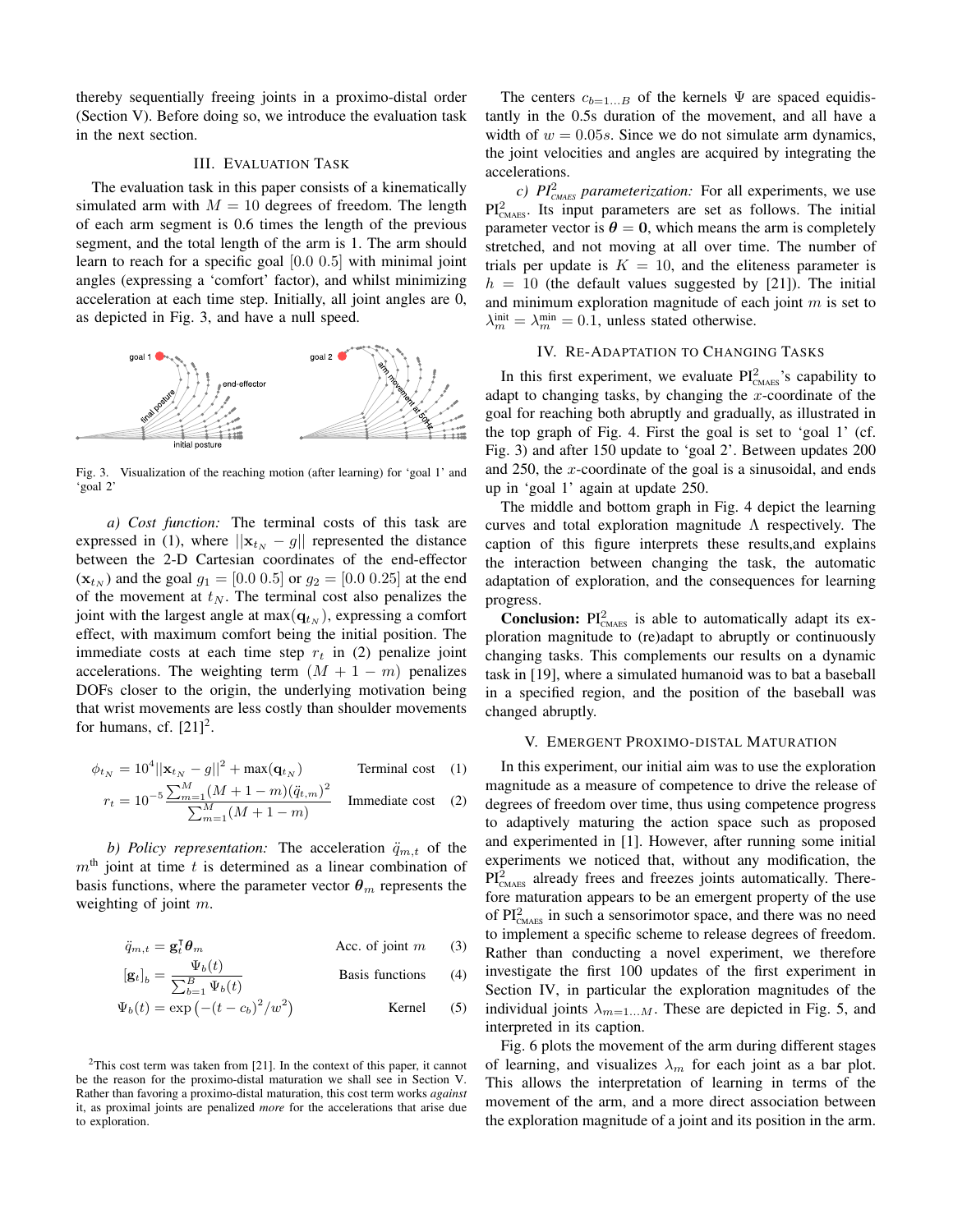

Fig. 4. Top: x-coordinate of the task goal. Center: Learning curve ( $\mu \pm \sigma$  over 10 learning sessions). Note the logarithmic y-axis. Bottom: Total exploration magnitudes over all joints  $\Lambda$  ( $\mu \pm \sigma$  over 10 learning sessions).

Interpretation: In the first 30 updates, the exploration magnitude goes up, which enables fast learning, and consequently the cost goes down rapidly. Between updates 30-100, the exploration decreases, and after 100 updates it approximately reaches its minimum level of  $M \cdot \lambda^{\text{init}} = 10 * 0.1 = 1$ . Thus, the task has been learned. When the goal changes abruptly at update 150, exploration goes up again. Note that we do not notify the algorithm that the task has changed; the increasing exploration is an emergent property of using probability-weighted averaging to update the covariance matrix. At update 180, the task has again been learned, and exploration is minimal. Whilst the goal is moving, exploration is constantly on, but when the goal remains still again at update 250, it decreases again.

Here, we see that the different phases in exploration magnitude tuning in Fig. 5 correspond to different phases of learning the movement.

**Conclusion:**  $PI_{\text{CMAES}}^2$  freezes and frees joint sequentially, depending on where the robot is on its self-organized developmental trajectory to learn the task. Furthermore, as learning progresses, joints are freed in a proximal-to-distal order, as is observed when infants learn to reach [5], [13]. Rather than having to specify the order of freeing/freezing joints [1], and/or their timing [15], structured maturation is an emergent property of probability-weighted covariance matrix updating in the  $PI_{\text{CMAES}}^2$  algorithm.

# VI. RELATED WORK

In this paper, our aim was to demonstrate the potential of the  $PI_{\text{CMAES}}^2$  RL algorithm for developmental learning of motor tasks, through adaptive control of exploration magnitude and self-organization of structured maturation.

Several previous works have also considered mechanisms for progressive release of motor degrees of freedom. Some models have studied the impact of pre-defined and fixed stages of freeing and freezing DOFs [6]. Others have shown how the pace of the sequencing of discrete stages [8] or of the continuous increase of explored values of DOFs along a proximo-distal scheme [1] could be adaptively and non-



Fig. 5. These plots present a closer look at the exploration magnitudes during the first 100 updates of the experiment depicted in Fig. 4. Top: Exploration magnitudes  $\lambda_m$  for each joint  $m = 1 \dots 10$  separately. These values are averaged over 10 learning sessions, and thus represents consistent, reproducible behavior. Bottom: The total exploration magnitude Λ, split into the individual components  $\lambda_m$ , i.e. the cumulative of the top graph. In this last graph,  $\lambda^{\min} = 0.1$  has been subtracted from all  $\lambda_m$ , as we want to emphasize the exploration *above* the baseline, on which  $PI_{\text{CMAES}}^2$  has an influence. The last graph therefore starts at 0.

**Interpretation:** When inspecting the development of  $\lambda_m$  as learning progresses, we notice the following. The exploration magnitude of the first joint  $\lambda_1$  increases very quickly, i.e. it is freed. After 18 updates  $\lambda_1$  peaks, and accounts for more than 50% of the total exploration Λ. Then, the second joint is freed and even overtakes the first joint, peaking at update 26 . Subsequently, joint 3 increases, and peaks at update 34. It thus becomes clear that the first three joints, which have the largest effect on end-effector position, are freed from proximal to more distal ones. At update 50, the goal is reached, and the rest of the learning is concerned with minimizing joint angles and accelerations, which involves all joints. At update 150 the task is learned, and all exploration (beyond  $\lambda^{\min}$ ) has decayed. Thus, when the task is learned, the exploration in all joints ceases.

linearly controlled by learning progress and lead to efficient motor learning in high-dimensional robots. In this article, we have shown that without an explicit mechanism for motor maturation, such efficient maturational schedules, alternating freezing and freeing of DOFs, can be generated by  $PI_{\text{CMAES}}^2$ entirely automatically.

Because our focus has not been on the algorithms on which  $PI_{\text{CMAES}}^2$  is based, we have not been able to do justice to the sound derivations on which these algorithms are based. For a more in-depth discussion of the advantages of using update histories to improve covariance matrix updates, as is done in the CMA-ES is described in  $[12]$ . PI<sup>2</sup> is derived from first principles of optimal control, and gets its name from the application of the Feynman-Kac lemma to transform the Hamilton-Jacobi-Bellman equations into a so-called path integral, which can be approximated with Monte Carlo methods. For the full derivation, we refer to [21]. An excellent discussion of the relationship between direct reinforcement learning algorithms and evolution strategies is given by Rückstiess et al. [17], where extensive empirical comparisons between several methods in both fields are made.